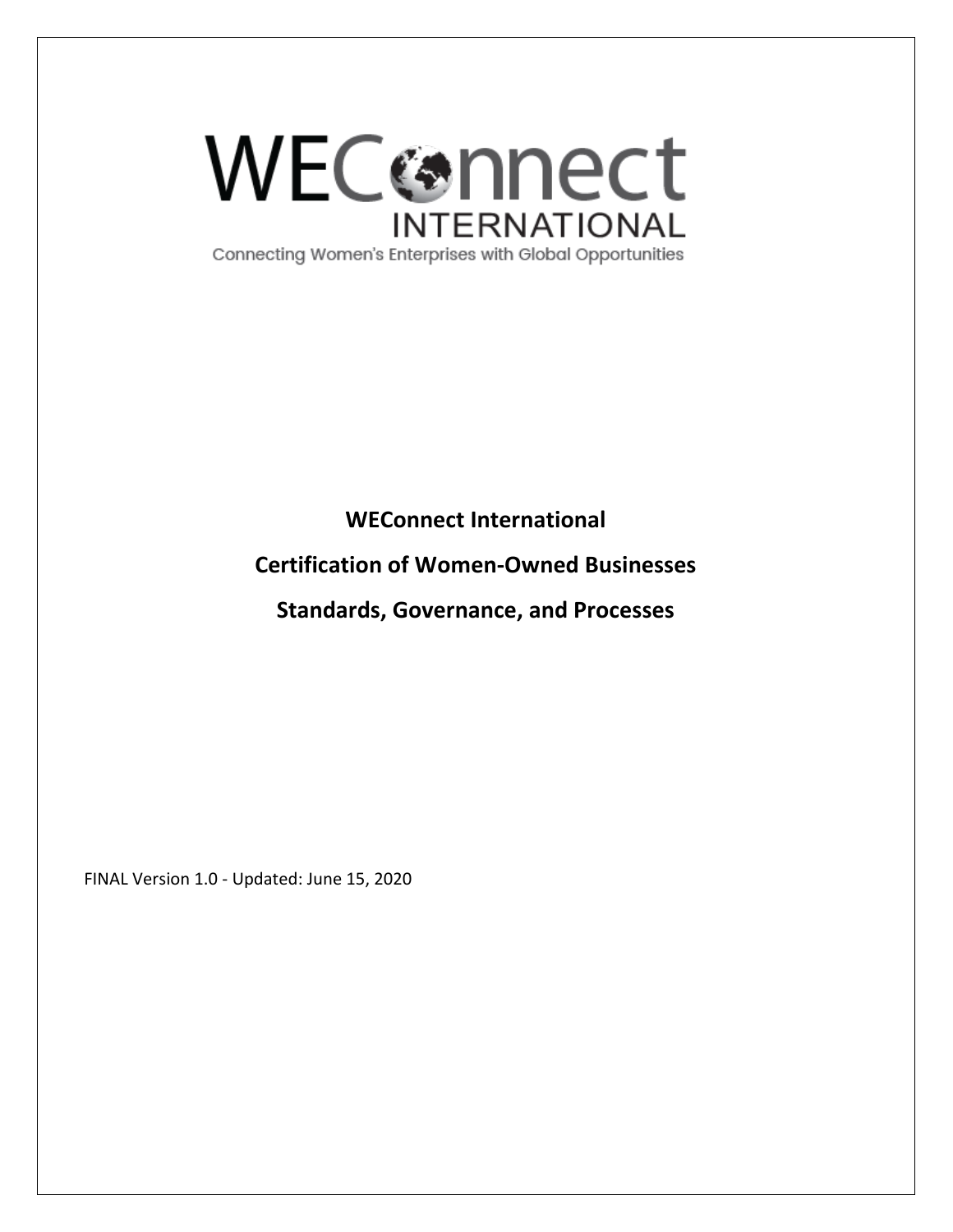# **Table of Contents**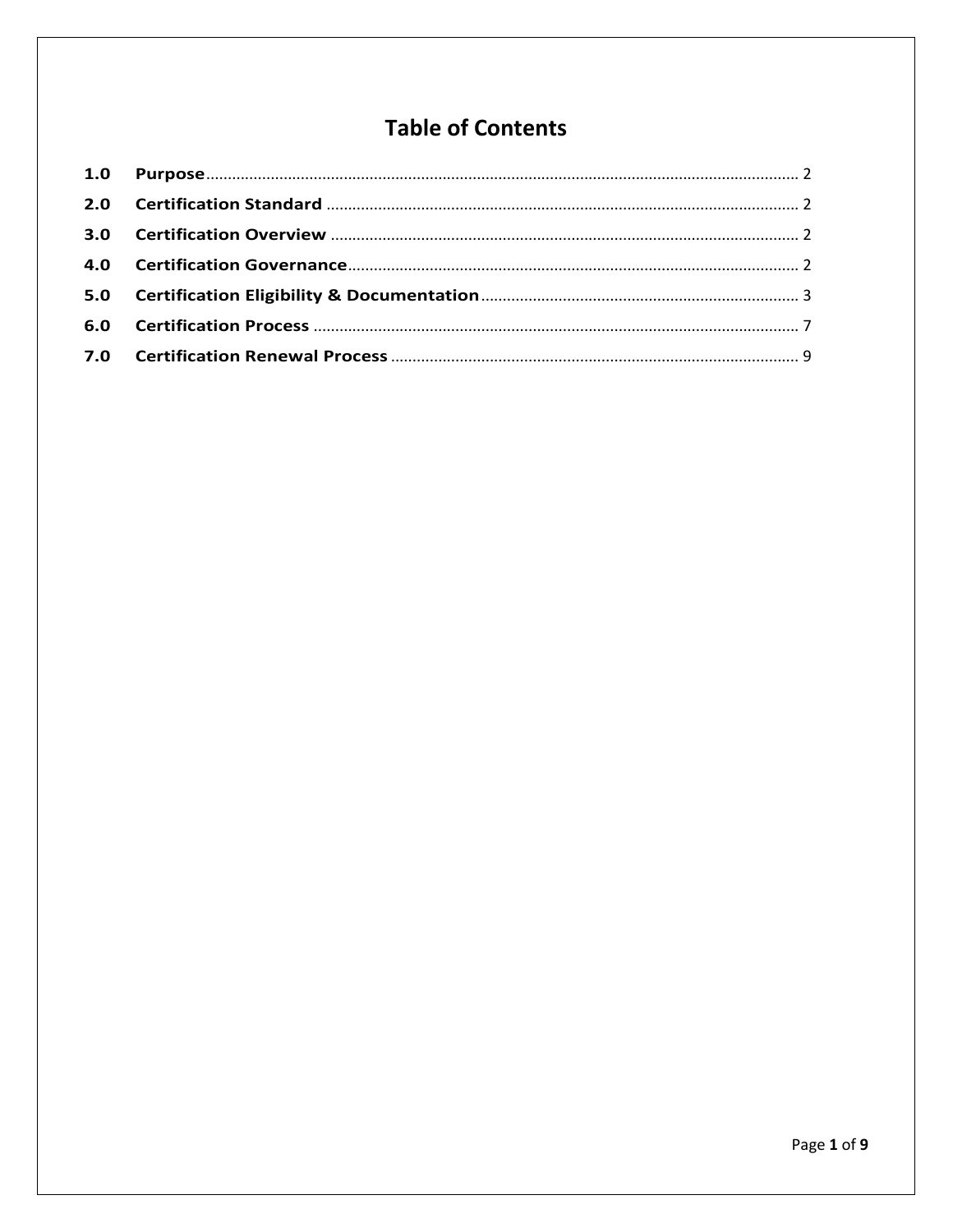## <span id="page-2-0"></span>**1.0 Purpose**

This document provides an overview of the standards, governance, and processes of WEConnect International regarding the certification of women-owned businesses.

More information about WEConnect International, including its mission, members and the benefits of certification, can be found at [https://www.weconnectinternational.org/en/womens-business](https://www.weconnectinternational.org/en/womens-business-enterprises/certification#Countries)[enterprises/certification#Countries.](https://www.weconnectinternational.org/en/womens-business-enterprises/certification#Countries)

# <span id="page-2-1"></span>**2.0 Certification Standard**

Businesses certified by WEConnect International must meet the standard that a woman, or a group of women, owns, manages, and independently controls 51% or more of the business ("Certification Standard").

# <span id="page-2-2"></span>**3.0 Certification Overview**

WEConnect International certifies women-owned businesses in select countries other than the United States of America. An updated list of countries can be found at [www.weconnectinternational.org.](http://www.weconnectinternational.org/)

An application for certification is comprised of the following:

- completed questionnaire;
- supporting documentation;
- confirmation of payment of certification fee; and
- additional information and documentation, as requested.

Upon submission of the foregoing, a qualified assessor ("Assessor") reviews the completed questionnaire and documentation. The Assessor then engages with the woman business owner(s) to review the information provided in the completed questionnaire and documents provided. Finally, the Assessor asks questions to assess whether the standards of certification are fully met and may request additional information and/or documentation to complete a review of the prospective business.

The Assessor summarizes his or her findings and makes a recommendation regarding the certification eligibility of the business to the WEConnect International Director of Certification ("Director of Certification"), who, in turn, makes a final determination respecting the certification, or seeks additional input from the WEConnect International Certification Committee ("Certification Committee") before making a final determination.

# <span id="page-2-3"></span>**4.0 Certification Governance**

WEConnect International is a non-profit member organization comprised of organizations seeking to buy more from women-owned businesses outside of the United States of America. The activities of the organization are overseen by the WEConnect International Board of Directors ("Board of Directors") comprised of WEConnect International members meeting the criteria for Board of Directors membership. Please see more information at [www.weconnectinternational.org.](http://www.weconnectinternational.org/) The Certification Committee is a committee that reports to the Board of Directors.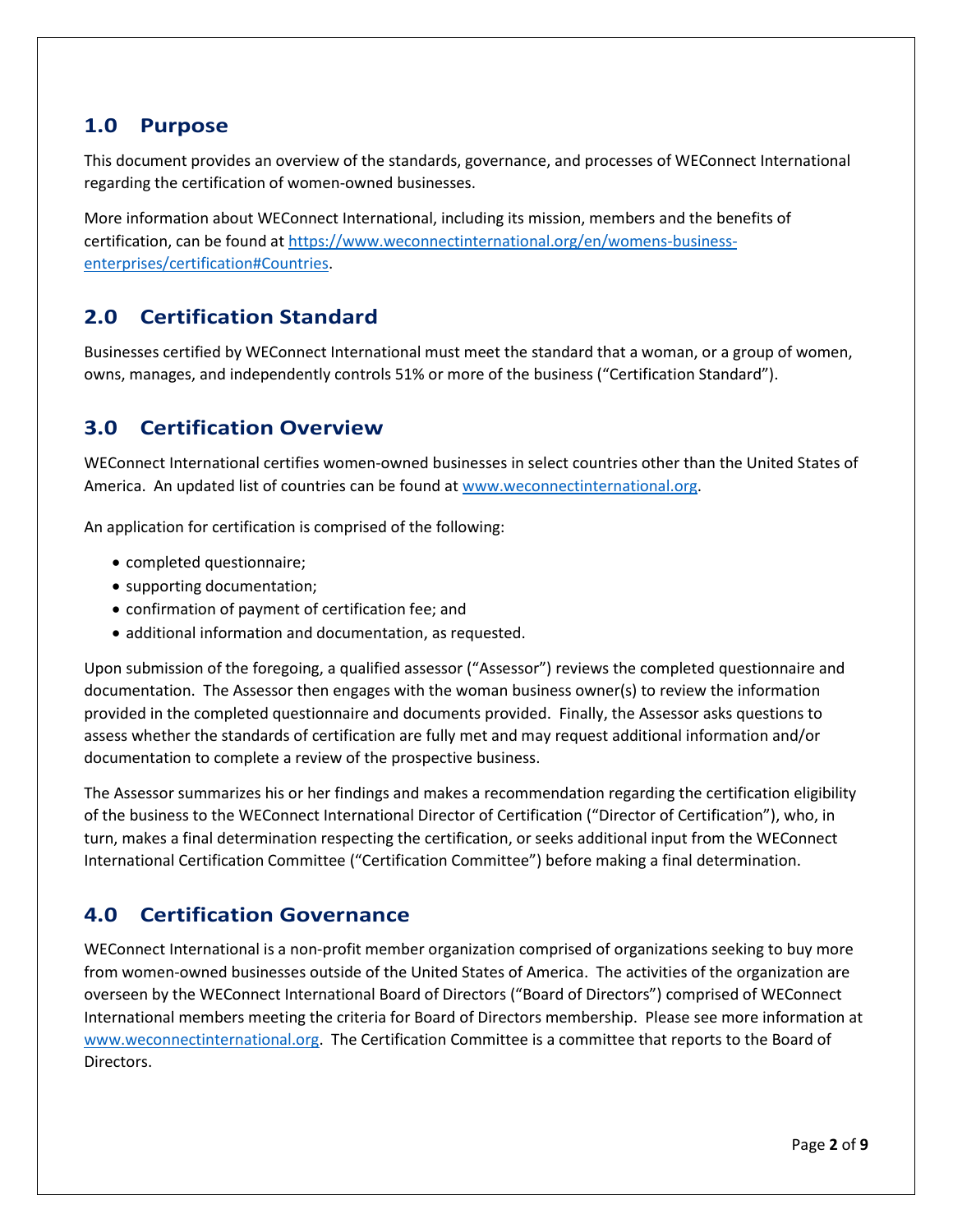The Certification Committee's mission is to ensure the certification process meets WEConnect International member expectations, is effective in ensuring compliance with the established Certification Standard and is efficient for the woman-owned businesses seeking certification. The Certification Committee meets as needed, but typically monthly.

Key responsibilities of the Certification Committee include:

- periodically reviewing certification processes and procedures to identify opportunities for improvement in terms of robustness and efficiency;
- considering proposed material updates to certification standards and processes based on member needs;
- supporting the Director of Certification in consideration of complex certification cases, including certification disputes, as needed;
- providing updates to the Board of Directors on issues pertaining to certification; and
- making recommendations to the Board of Directors on any certification matters requiring the approval of the Board of Directors.

# <span id="page-3-0"></span>**5.0 Certification Eligibility & Documentation**

The criteria and processes documented herein are used to determine whether an applicant business ("Applicant") meets the Certification Standard.

WEConnect International will consider all information and documentation provided by the Applicant in considering whether the business meets the Certification Standard.

### **5.1 Basic Eligibility**

Businesses will be considered eligible for potential certification if they are formed, and have their principle place of business, in a country for which WEConnect International provides certification.

While other business types may be considered in consultation with the Certification Committee, the following business types will be considered eligible for potential certification:

- sole proprietorships;
- corporations;
- partnerships (general and limited); and
- limited liability companies.

### **5.2 Key Certification Standard Criteria**

The following section provides the standard criteria conditions:

### **5.2.1 Ownership**

The Applicant must demonstrate that a woman/women own, 51% of the business. "Ownership" is determined based on title to, and beneficial ownership of, stock, membership interests, or other equity in a business. More specifically:

• the ownership of the business by the woman owner(s) must be real, substantial and beyond pro-forma ownership as reflected in its ownership documents;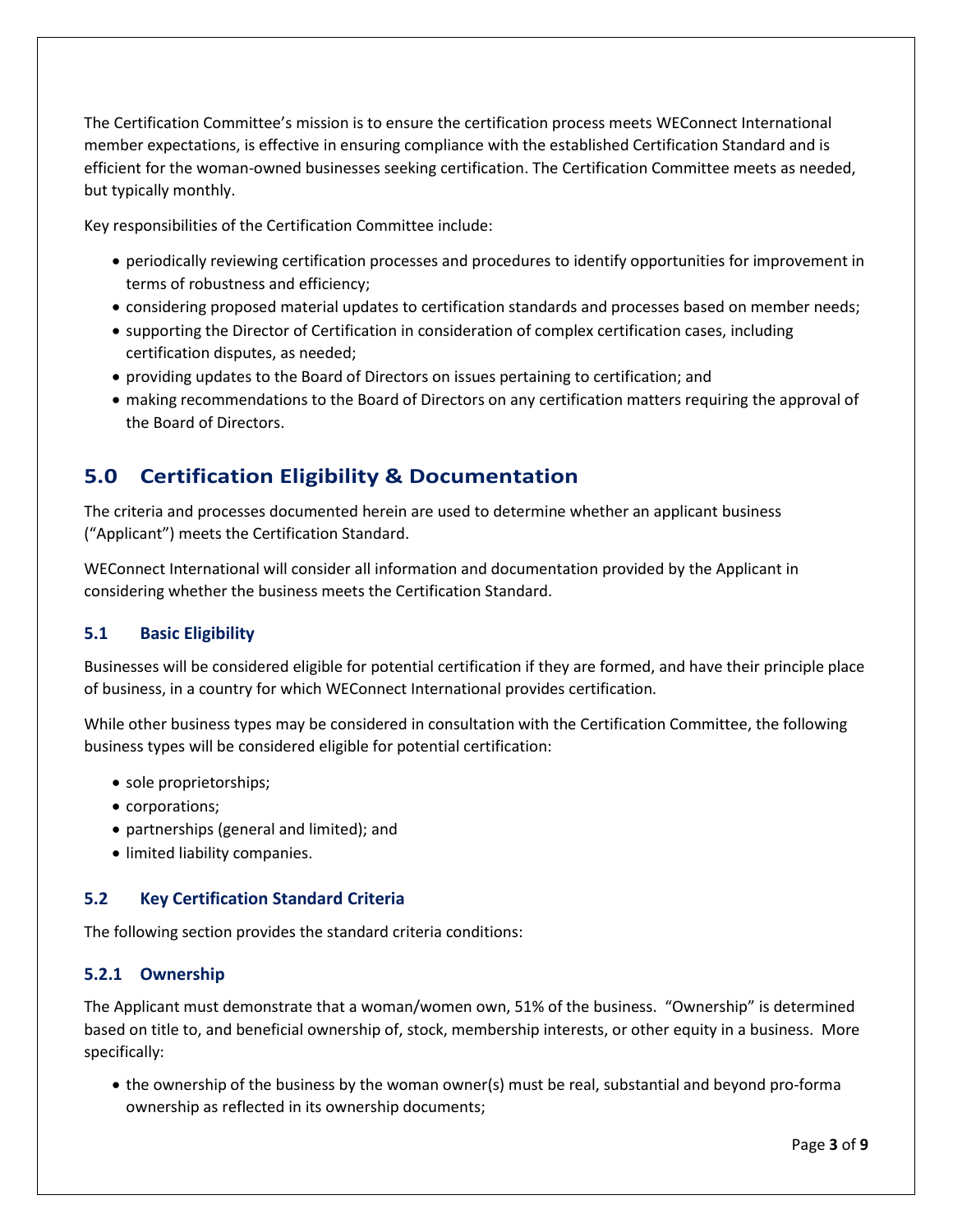- the woman owner(s) must share in all risk and profits commensurate with her(their) ownership interest;
- the woman owner(s) must not be minors and the securities/funds that constitute the majority ownership shall not be held in trust that she/they do not control; and
- the woman owner(s) must demonstrate they have contributed capital and/or expertise.

**Business Type Ownership** Sole Proprietor | The woman owns 100% of the company assets. Corporation  $\vert$  The woman owner(s) must own at least 51% of each class of voting stock and 51% of the aggregate of all outstanding stock. Partnership (General) The woman owner(s) must own at least 51% of the partnership interests. Partnership (Limited) The woman owner(s) own at least 51% of the general partnership interest and at least 51% control among the general partners. The woman owner(s) must receive at least 51% of the profits and benefits generated by the business. Limited Liability Companies The woman owner(s) must own at least 51% of membership interests and at least 51% of the management and control among the members. The woman owner(s) must also participate in all risks and profits of the business at a rate commensurate with their membership interests.

Ownership by a woman or women is considered as follows based on the business type.

Ownership in other business types will be considered, on a case by case basis, in consultation with the Certification Committee.

### **5.2.2 Management and Control**

#### **5.2.2.1 Management**

The Applicant must show evidence that the woman owner(s) manage the business. "Management" is defined as having the ability to control basic business functions and day to day management. This includes, but is not limited to, the ability to sign payroll checks and letters of credit, signature responsibility of insurance and/or bonds, authority to negotiate contracts and financial services.

The organization and governing documents (or other documents assessed as having equivalency) of the Applicant must support the case that the woman owner(s) manage the business. Special attention will be given to:

- the woman owner(s) having the power to direct or cause the direction of the management and policies of the business and to make the day-to-day, as well as major, decisions on matters related to policy and operations;
- the woman owner(s) having the ability to hire and fire managers who are charged with running the business;
- the woman owner(s) holding the highest defined officer position in the company; and
- the woman owner(s) having operational authority and managerial control and oversight. Operational authority means the ability to operate the day-to-day activities of the business and can be evidenced by the woman owner(s) having: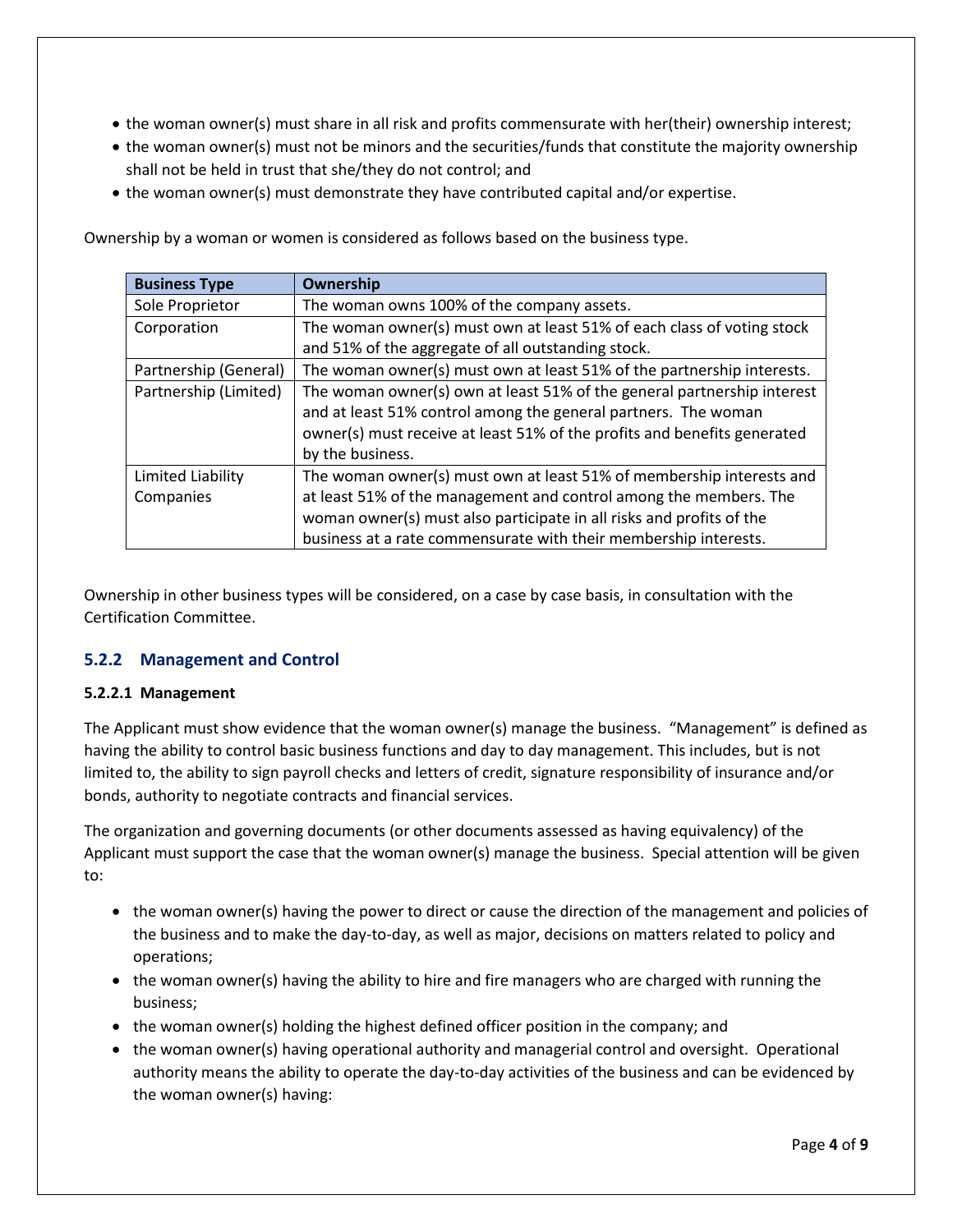- experience in the activities of the business;
- responsibility for decision making;
- technical competence in the activities of the business;
- sufficient knowledge of the business to manage and evaluate the work of subordinates; and
- managerial control whereby the woman owner(s) make independent and unilateral business decisions necessary to guide the business.

#### **5.2.2.2 Control**

The Applicant must also show evidence that the woman owner(s) have control of the business. "Control" is defined by having the power:

- to direct the management of the business as evidenced through the governance documents and actual day-to-day operation; and
- to direct or cause the direction of management or polices and the ability to make decisions on strategy and the direction of the business. There must not be any provisions which restrict the ability of the woman owner(s) from exercising this control.

#### **5.2.2.3 Governance**

The organizational and governing documents (or other documents assessed as having equivalency) of the Applicant must be void of any provision that restricts the ability of the woman owner(s) from exercising managerial control and operational authority of the business. Special attention shall be given to:

- the composition and functioning of the governing body of the business;
- the content of internal governing documents respecting the woman owner(s) ability to direct the management and policies of the business; and
- the woman owner(s) holding the highest defined officer position in the company.

#### **5.2.2.4 Independence**

"Independence" is defined as the ability to perform in the business' area of specialty/expertise without substantial reliance upon finances and resources (e.g., equipment, automobiles, facilities) of males or nonwoman business enterprises.

The following factors will be examined to determine independence:

- the woman owner(s) expertise and skills must be indispensable to the running of the business;
- the woman owner(s) must be able to operate the business without substantial reliance on outside resources; and
- the woman owner(s) must control or cause to be controlled all major business decisions affecting the business.

#### **5.3 Questionnaire and Documentation**

To assess whether the business meets the Certification Standard, information via the completed questionnaire and supporting documentation must be provided.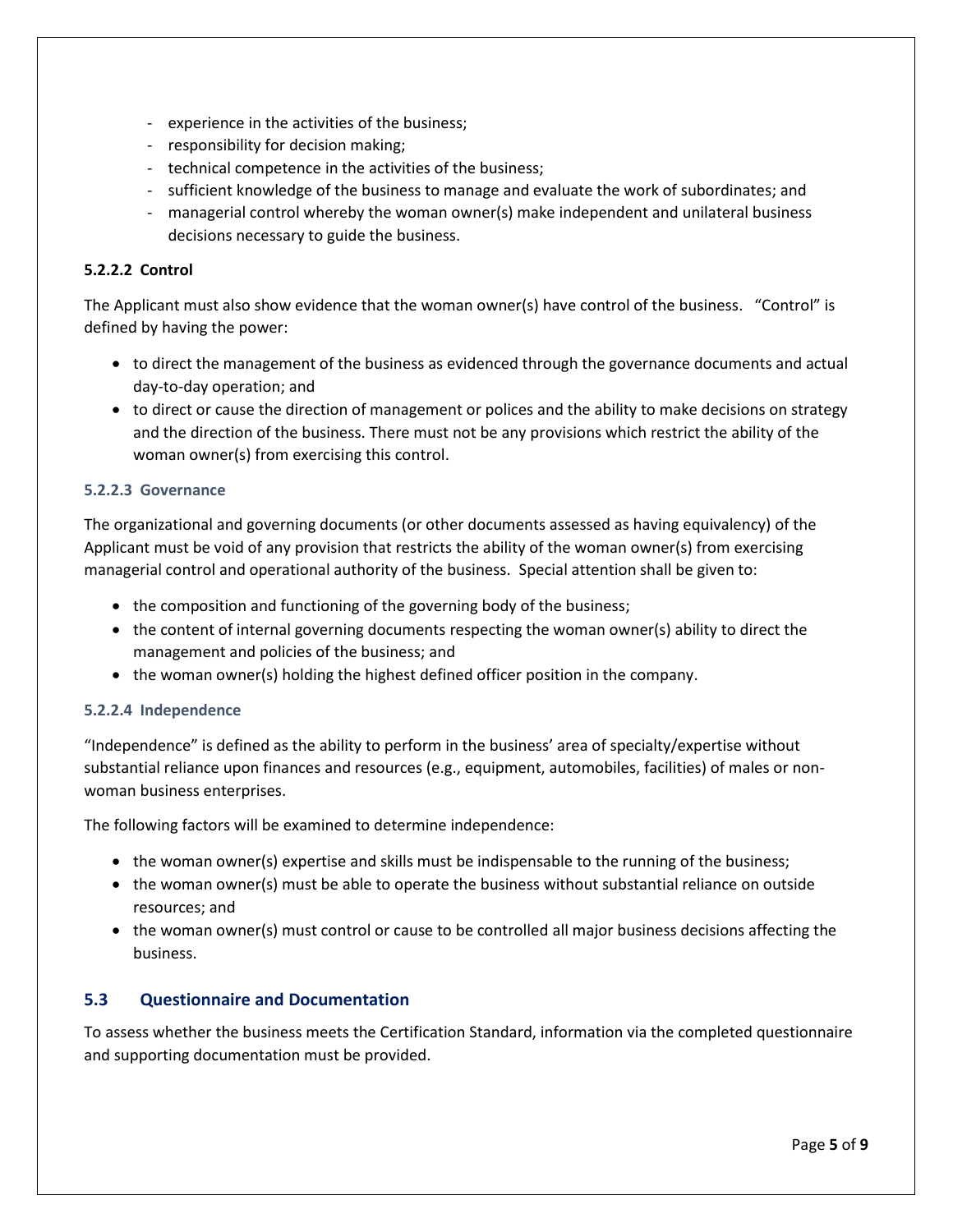The questionnaire includes basic and more detailed questions such as those relating to shareholders, voting, positions, and financial information.

To verify ownership, documentation is required, and the required documentation varies for each business type. While not an exhaustive list and understanding that terminology may be different in each country, the following is a guide:

| <b>Business Type</b>  | <b>Documentation Supporting Ownership</b>                                  |
|-----------------------|----------------------------------------------------------------------------|
| Sole Proprietor       | • Passport, birth certificate or other acceptable identification           |
|                       | • Most recent tax returns                                                  |
|                       | • Current profit and loss statement, or other applicable financial         |
|                       | documents                                                                  |
| Corporation           | . Passport or birth certificate or other acceptable identification for all |
|                       | women on application                                                       |
|                       | • Ownership structure                                                      |
|                       | • Resume/biography of owner(s) and senior management                       |
|                       | • Certificate of incorporation                                             |
|                       | • Articles of association or equivalent document e.g. partnership deed or  |
|                       | governance documents                                                       |
|                       | • Most recent tax returns                                                  |
|                       | • Current profit and loss statement and other financials                   |
|                       | • Bank account authorization                                               |
| Partnership (General) | . Passport or birth certificate or other acceptable identification for all |
| Partnership (Limited) | women on application                                                       |
|                       | • Ownership structure                                                      |
|                       | • Resume/biography of owner(s) and senior management                       |
|                       | • Articles of association or equivalent document e.g. partnership deed or  |
|                       | governance documents                                                       |
|                       | • Most recent tax returns                                                  |
|                       | • Current profit and loss statement and other financials                   |
|                       | • Bank account authorization                                               |
| Limited Liability     | • Passport or birth certificate or other acceptable identification for all |
| Company               | women on application                                                       |
|                       | • Ownership structure                                                      |
|                       | • Resume/biography of owner(s) and senior management                       |
|                       | • Most recent tax returns                                                  |
|                       | • Current profit and loss statement and other financials                   |
|                       | • Bank account authorization                                               |

On occasion, given relative complexity of the business or typical documentation available in the country, additional documentation may be requested. Some examples include:

- organization chart for holding companies;
- loan documentation if shareholders have liens;
- lease agreements if the business shares space with another company; or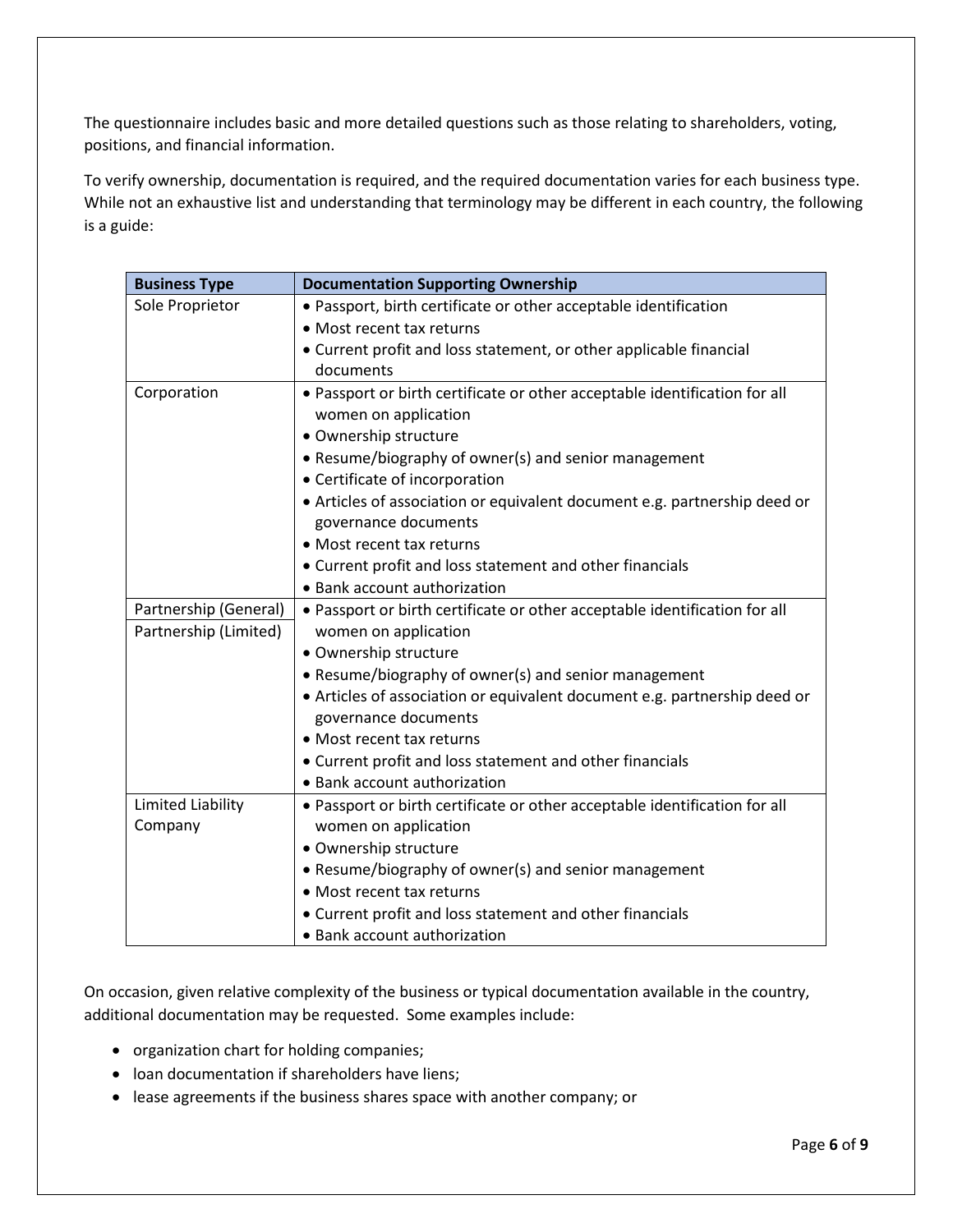• lease agreements if the business leases equipment or other assets that constitutes more than 51% of the value of the business.

# <span id="page-7-0"></span>**6.0 Certification Process**

The certification process is an in-depth review of the business seeking to be certified as women-owned. It requires an application, documentation, payment, and an interview, if applicable. Following are the key steps in the certification process (which may be modified, although not materially, from time to time, to deal with practicalities):

### **6.1 Certification Process**

- 1. Applicant completes questionnaire and provides required documents.
- 2. Applicant pays the certification fee. The fee is determined by the country of the Applicant's business and their most recent year's revenue.
- 3. Upon receipt of the application, documents, and payment, the Director of Certification, or designate, assigns an Assessor, based on location.
- 4. Assessor confirms questionnaire is complete and required documentation is provided and seeks from Applicant additional information or documentation if any are missing.
- 5. Assessor completes review of application, guided by standardized assessment protocols and requests additional information and/or documentation as needed. Some examples include:
	- a. Quorum of Shareholders Meetings
	- b. Breakdown of Shareholding
	- c. Titles of Executives
	- d. Bank Account Signatories

Unless Applicant is a sole proprietorship, Assessor will schedule and conduct an interview with the Applicant woman owner(s). Interview will be conducted virtually or in-person.

The interview is thorough and covers the following, as applicable:

- verification of information provided in the application;
- history about the start-up of the business or purchase of the business;
- day-to-day responsibilities of the woman owner(s);
- decision-making; and
- review of documentation.
- 6. Assessor will complete the standardized Assessment Form inclusive of their recommendation and submit it to the Director of Certification or designate.
- 7. Director of Certification, or designate, will review the Assessment Form and, as needed, review the application, and make a final determination or seek additional information from the Assessor which may result in additional information or documentation from the Applicant.
- 8. Director of Certification, at his or her discretion, may seek the guidance of the Certification Committee.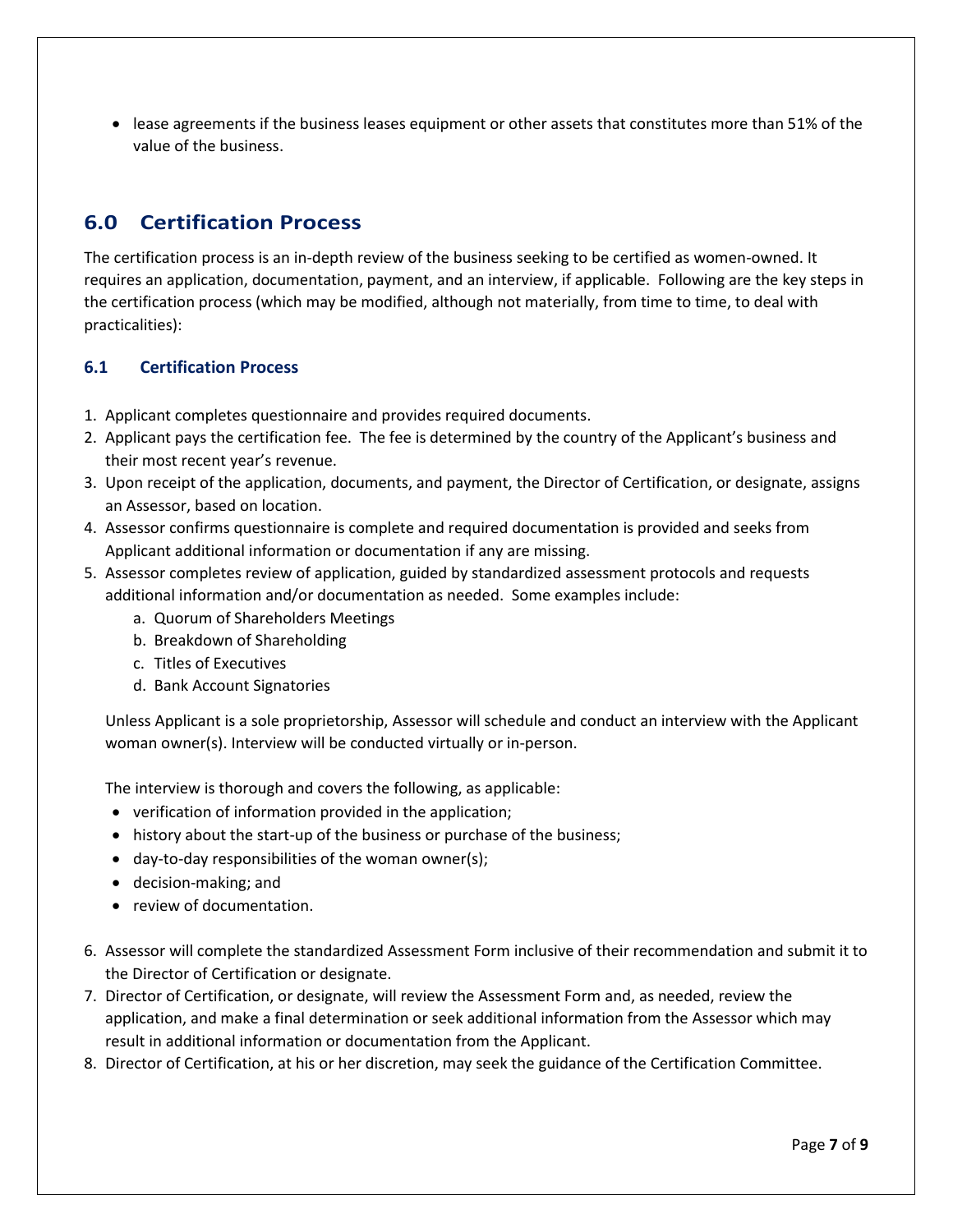9. Upon completion of review of application, Director of Certification, or designate, will advise Applicant of the outcome decision. If certified, certification will be provided. If certified denied, notice of decision, reasons for decision and instructions for appeal will be provided.

### **6.2 Applicant Appeal Process**

Within sixty (60) days of receipt of denial, Applicant may appeal decision. If Applicant does not appeal decision within sixty (60) days, Applicant may reapply, but only after one year after initial application date. No refund of fees will be provided.

- 1. Applicant submits appeal to the Director of Certification providing reason for appeal. No additional documentation may be submitted.
- 2. All documentations and assessment materials will be provided to the Certification Committee to make the final determination.
- 3. Final decision will be conveyed to the Director of Certification who will advise Applicant. No further appeal may be made.

### **6.3 Disputed Certification Process**

A third party may challenge the certification of a business.

- 1. Challenge must be made in writing and addressed to the Director of Certification via [registration@weconnectinternational.org.](mailto:registration@weconnectinternational.org) Communication must detail the reasons for the challenge and provide evidence respecting the ineligibility of the certification.
- 2. Director of Certification shall assess the challenge to determine its credibility and within ten (10) business days, will advise challenger of receipt of challenge, whether or not the challenge is deemed credible, and either advise the file is closed, or investigation will take place.
- 3. If challenge is credible, the certified business will be notified in writing that a challenge has been issued, protecting the identity of the individual disputing the certification. The correspondence will summarize the grounds and evidence presented for the challenge.
- 4. The certified business will be given the opportunity to refute the challenge in writing with evidence/proof of eligibility for certification.
- 5. Director of Certification, or designate, will review the information and documentation, and may seek the guidance of the Certification Committee and/or allow for a hearing to respond to the challenge.
- 6. Within ten (10) business days of receipt of the response from the certified business or upon completion of the hearing, whichever is later, the Certification Director will make a final decision and inform both parties of the decision in writing.
- 7. If the decision is to revoke the certification, the decision may be appealed to the Certification Committee. During the appeal process, the certification will remain active.

### **6.4 Decertification Process**

A certified business may be decertified and suspended from eligibility of any certification benefits for any of the following reasons:

• the ownership of the business has changed and does not meet the eligibility criteria;